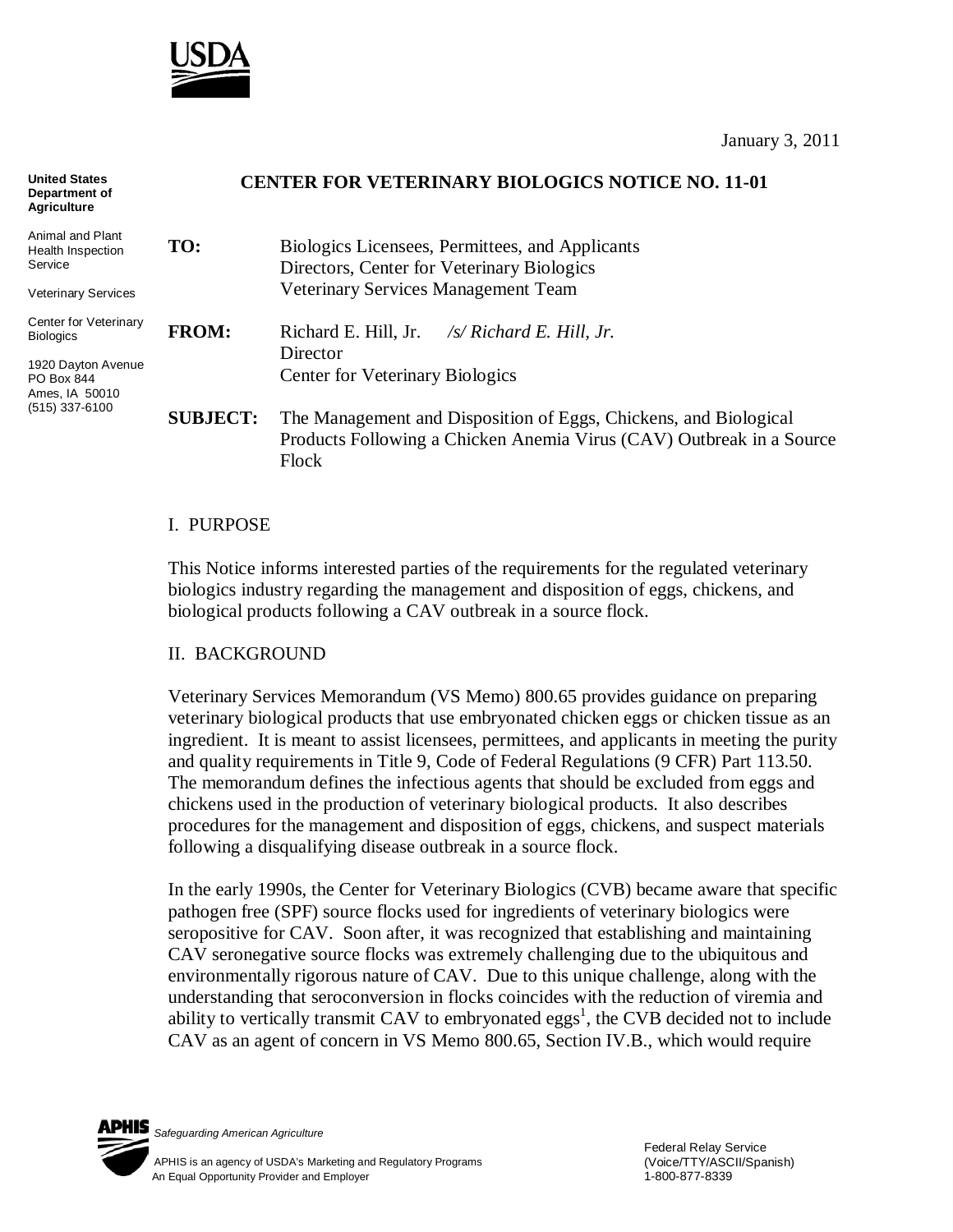# **CENTER FOR VETERINARY BIOLOGICS NOTICE NO. 11-01** Page 2

SPF flocks to be serologically monitored for CAV. Yet, many source flocks are monitored for other reasons, such as fulfilling requirements of foreign regulatory authorities even though the CVB does not require source flocks to be serologically monitored for CAV.

The decision not to include CAV as an agent of concern does not mean that action is not required should clinical signs or seroconversion be detected in a source flock. In the event of a CAV outbreak in a source flock, suspected materials are to be managed as described in VS Memo 800.65, Section V., with the clarifying guidance described below.

### III. POLICY

Notification of CAV outbreaks will follow procedures described in VS Memo 800.65, Section V.A. The licensee or permittee should require the source flock owner to notify them within 24 hours of a positive test result indicating a CAV outbreak, such as seroconversion in a CAV naïve source flock. When notified of a CAV outbreak in a source flock, the licensee or permittee must notify the CVB-Inspection and Compliance (CVB-IC) within 24 hours. This notification is required under 9 CFR 116.5 and clarified in CVB Notice 05-24.

Determining the period of suspect eggs in a disease outbreak is described in VS Memo 800.65, Section V.B. The suspect period for a CAV outbreak in a source flock begins 3 weeks prior to the day after blood was collected for the last negative CAV serological test result and will end 13 days following the date blood was collected that first tested positive for CAV. Thus, eggs laid after 13 days following seroconversion of the source flock qualify for the preparation of biological products according to VS Memo 800.65. No further CAV testing is required from these recovered source flocks or for biological products prepared using their eggs.

The disposition of materials suspected to contain extraneous CAV is described in VS Memo 800.65, Section V.C. However, if the product is appropriately tested and the presence of extraneous CAV is not demonstrated, suspect materials may continue to be used in the preparation of veterinary biologics. Thus, suspect eggs, tissue culture, or birds can be inoculated with production seed for the purpose of manufacturing product. These materials may also be used for testing of biological products.

In the case of a CAV outbreak, the CVB-IC will supply a protocol to licensees and permittees that must be used for the testing of biological products prepared with ingredients suspected of containing extraneous CAV, along with an accompanying letter notifying them of the seroconversion date and suspect period. The CVB may also choose to perform confirmatory testing and/or validate the manufacturer's testing records prior to authorizing the release of these products to the market. If the presence of extraneous